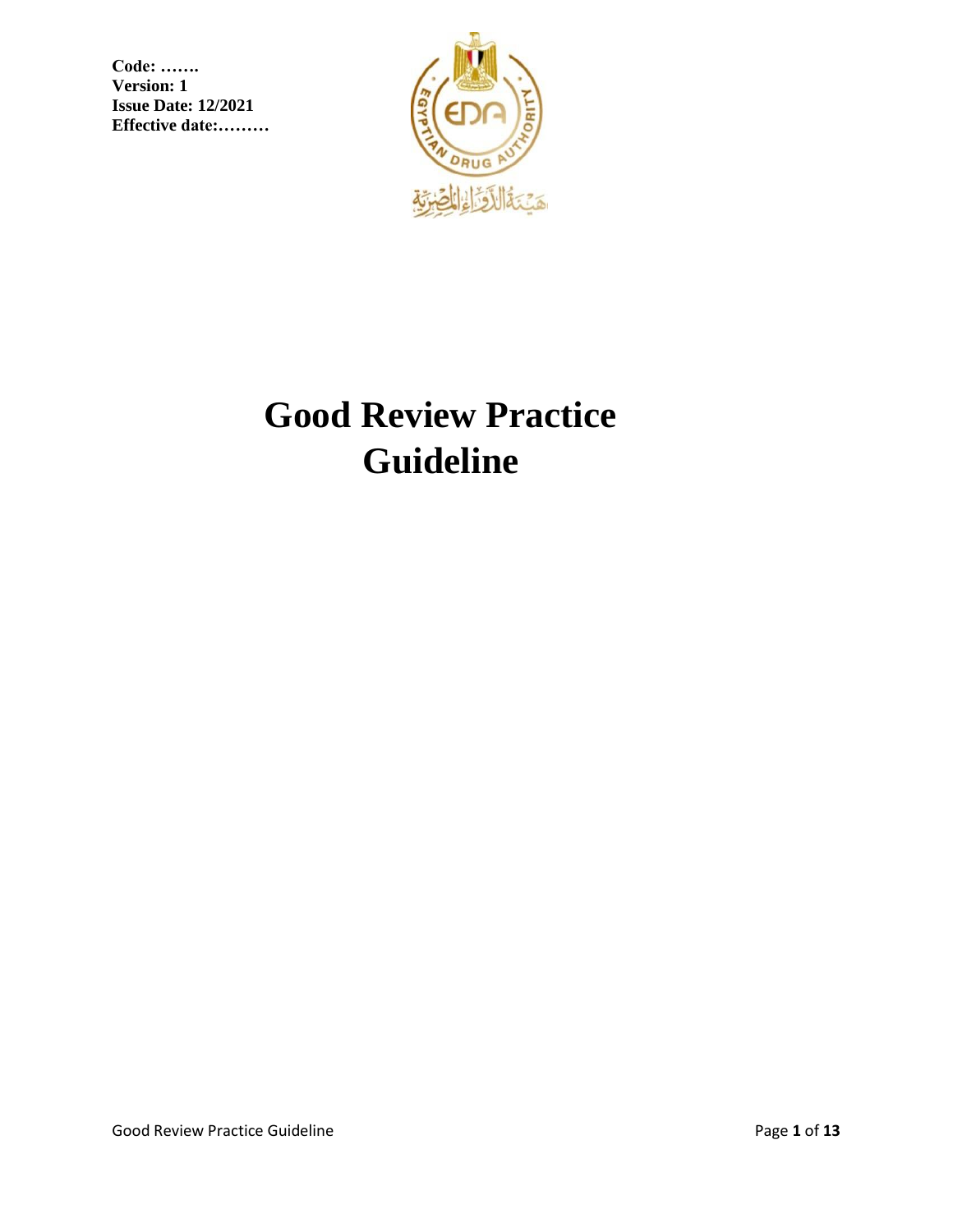**Code:** ....... **Version: 1 Issue Date: 12/2021** Effective date:.........



# **Contents**

| 1. |  |  |
|----|--|--|
| 2. |  |  |
|    |  |  |
|    |  |  |
|    |  |  |
|    |  |  |
|    |  |  |
|    |  |  |
|    |  |  |
|    |  |  |
|    |  |  |
|    |  |  |
|    |  |  |
|    |  |  |
|    |  |  |
|    |  |  |
|    |  |  |
|    |  |  |
|    |  |  |
|    |  |  |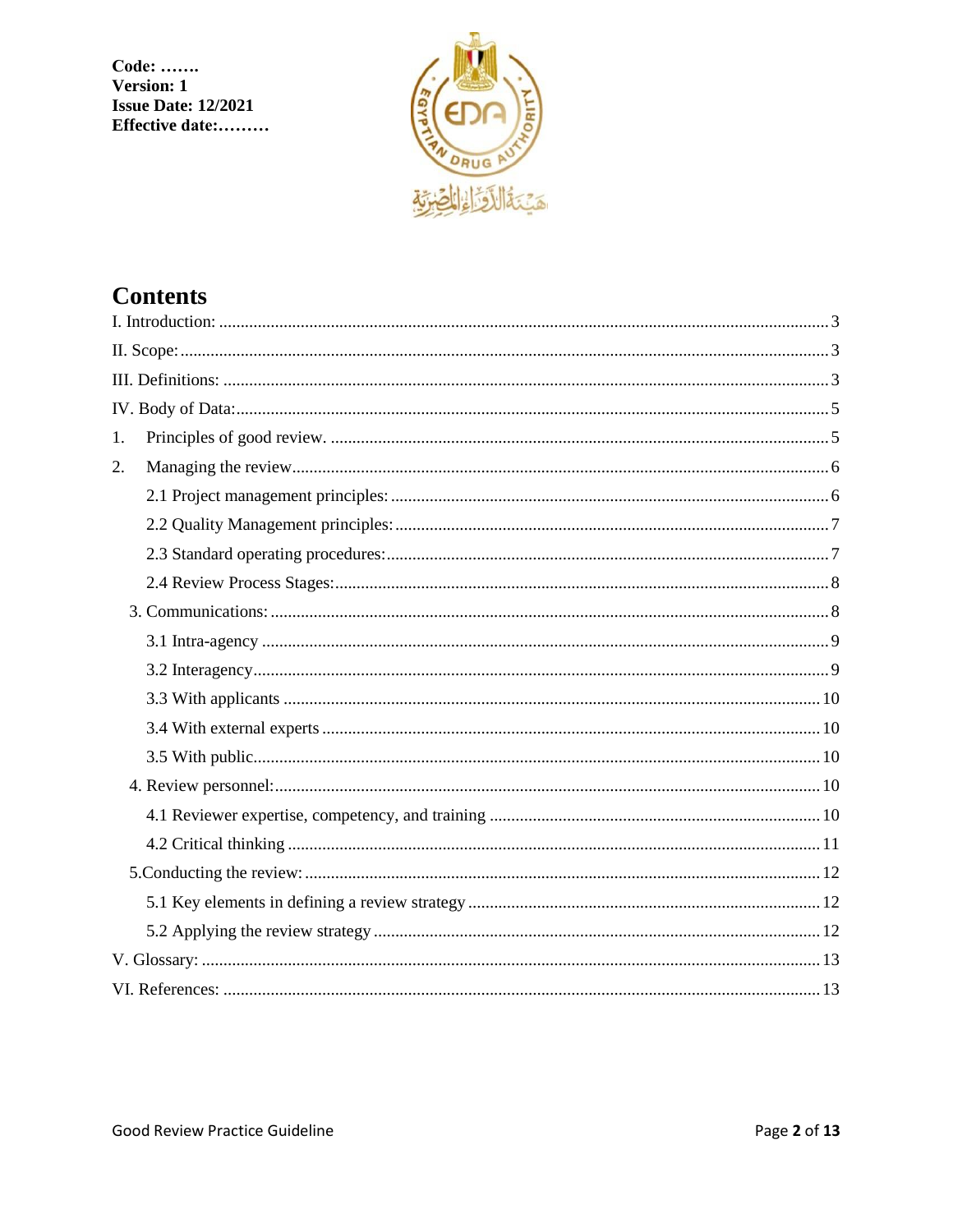

# <span id="page-2-0"></span>**I. Introduction:**

Good review practices (GRevPs) are considered an important way for improving the authority performance and ensuring the quality of the regulatory system. It is a good tool also for insuring consistency, transparency, timeliness, and predictability of the review process.

The objective of this document is to provide high-level guidance on the principles and processes of good review practice (GRevP) for use within the Agency, and to help achieve timeliness, predictability, consistency, transparency, clarity, efficiency and high quality in both the content and management of reviews. This is done through the development of review tools (for example, standard operating procedures (SOPs) and templates) and reviewer learning activities (for example, training courses, mentoring, orientation packages and discussion sessions). To promote continuous improvement, all aspects of GRevPs should be continuously evaluated and updated.

This document is not intended to provide detailed instruction on how to conduct a scientific review. It is an Contextualise of the WHO Good review practices: guidelines for national and regional regulatory authorities (Technical Report Series 992, Annex 9) (1) and is envisioned as one building block in a set of tools and is sufficiently expandable to accommodate additional annexes or ancillary documents in the future.

# <span id="page-2-1"></span>**II. Scope:**

GRevPs are documented best practices for any aspect related to the process, format, content and management of products review.

This document applies to the review of safety, efficacy and quality data in biological product applications for marketing authorization.

# <span id="page-2-2"></span>**III. Definitions:**

**Applicant:** The person or company who submits an application for marketing authorization of a new medical product, an update to an existing marketing authorization or a variation to an existing marketing authorization.

**Application:** The information provided by the applicant for evidence-based review and marketing authorization decision.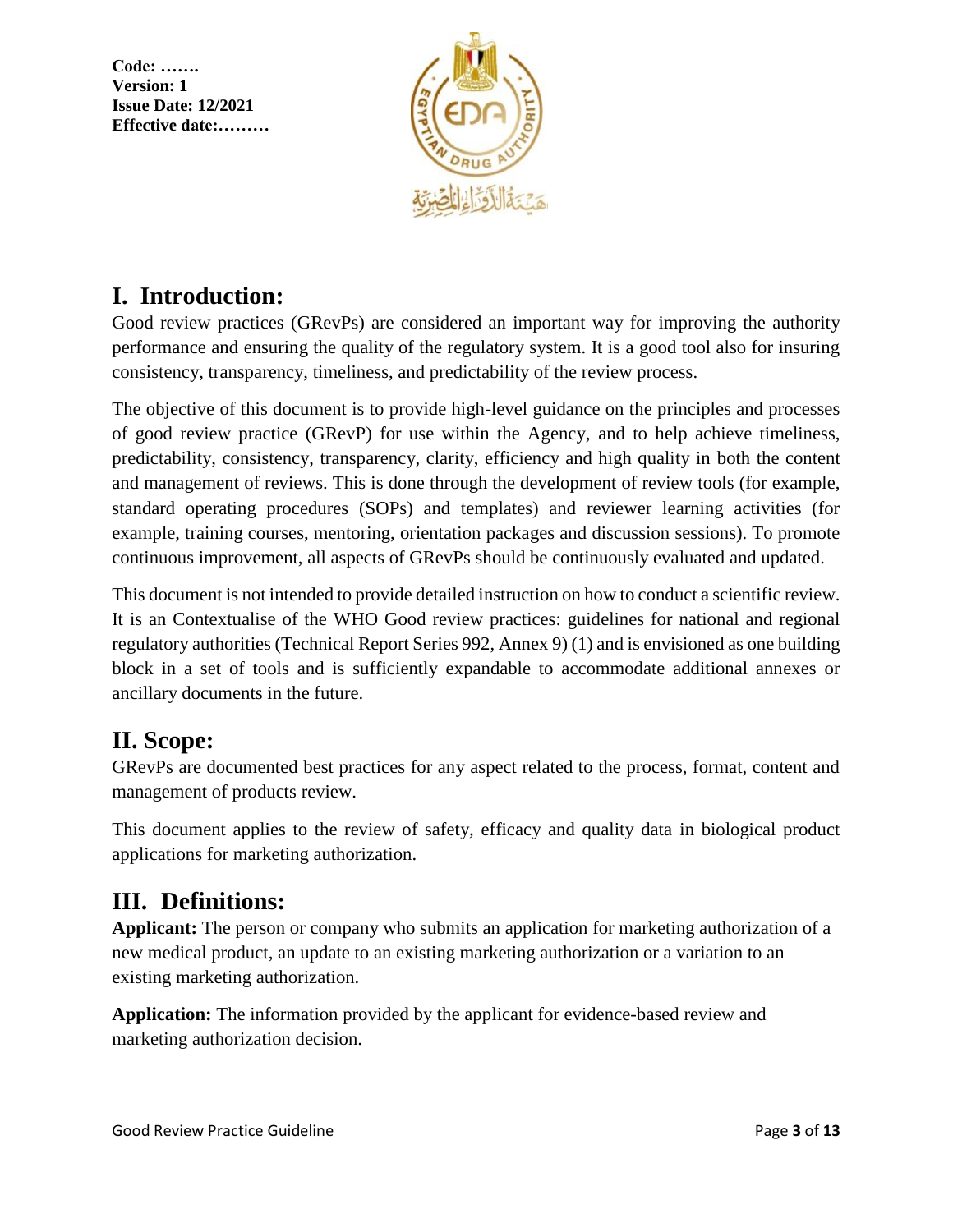

**Good Review Practice:** Documented best practices for any aspect related to the process, format, content and management of a medical product review.

**Marketing Authorization:** Also referred to as product license or registration certificate. A legal document issued by the Agency that authorizes the marketing or free distribution of a medical product in the country after evaluation of safety, efficacy and quality.

**Principles (of a good review):** The important GRevP elements to implement in order to achieve successful review outcomes.

**Project management (for the review process):** The planning, organization and resources to achieve a complete and high quality review of an application within a specified time frame.

**Quality Management (QM):** The coordinated activities that direct and control an organization with regard to quality.

**Quality Management System (QMS):** An appropriate infrastructure, encompassing the organizational structure, procedures, processes and resources and systematic actions necessary to ensure adequate confidence that a product or service will satisfy given requirements for quality.

**Regulatory Authority (RA):** The agency responsible for the registration of and other regulatory activities concerning medical products.

**Regulatory Convergence:** The process whereby regulatory requirements, approaches and systems become more similar or aligned over time as a result of the adoption of internationally recognized technical guidance, standards and best practices.

**Review:** A highly complex, multidisciplinary assessment of marketing authorization applications to assess whether they meet scientific and evidentiary standards for safety, efficacy and quality. It forms the scientific foundation for regulatory decisions. The first stage of the review process, validation (sometimes referred to as screening), occurs before the scientific review with the aim of ensuring completeness of the application in order to subsequently facilitate the scientific review.

**Review strategy:** The approach or plan of action that a reviewer or review team uses to review the product's application.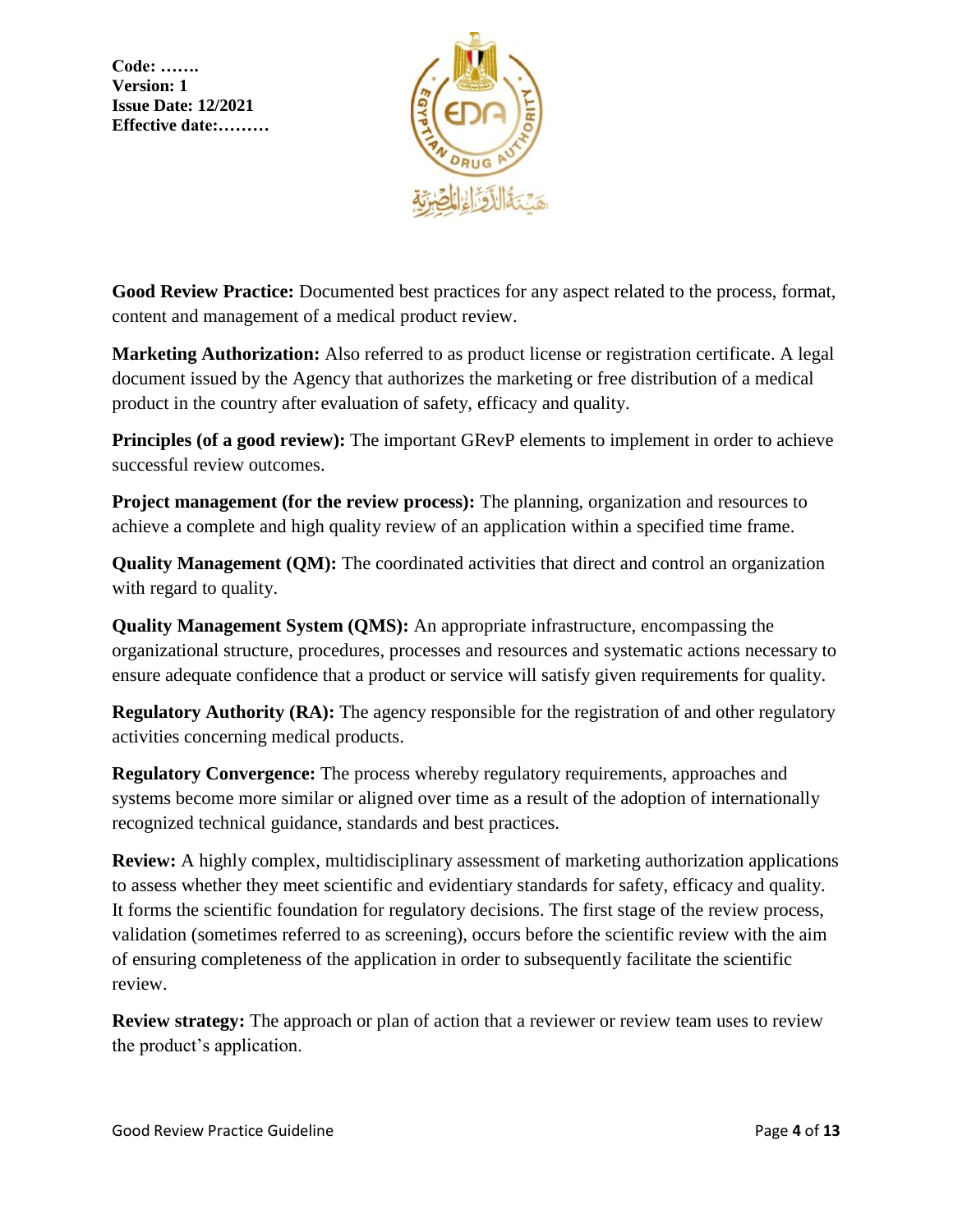

**Standard Operating Procedure (SOP):** An authorized written procedure giving instructions for performing operations (both general and specific).

**Stringent Regulatory Authority (SRA):** The national drug regulatory authorities which are members or observers or associates of the International Conference on Harmonization of Technical Requirements for Registration of Pharmaceuticals for Human Use (ICH) (as before 23 October 2015).

**Transparency:** Defining policies and procedures in writing and publishing the written documentation and giving reasons for decisions to the public.

# <span id="page-4-0"></span>**IV. Body of Data:**

### <span id="page-4-1"></span>**1. Principles of good review.**

EDA will follow the ten WHO listed principles during applying GRevP in order to achieve the desired objectives

| <b>Balanced</b>    | A good review is objective and unbiased.                                      |
|--------------------|-------------------------------------------------------------------------------|
| Considers context  | A good review considers the data and the conclusions of the applicant in      |
|                    | the context of the proposed conditions of use and storage, and may            |
|                    | include perspectives from patients, health-care professionals and other       |
|                    | RAs' analyses and decisions.                                                  |
| Evidence-based     | A good review is evidence-based and reflects both the scientific and          |
|                    | regulatory state of the art. It integrates legislative, regulatory and policy |
|                    | frameworks with emerging science.                                             |
| Identifies signals | A good review comprehensively highlights potential areas of concern           |
|                    | identified by the applicant and the reviewers.                                |
| Investigates and   | A good review provides both the applicant's and the reviewers' in-depth       |
| solves problems    | analyses and findings of key scientific data and uses problem-solving,        |
|                    | regulatory flexibility, risk-based analyses and synthesis skills to devise    |
|                    | and recommend solutions and alternatives where needed.                        |
| Makes linkages     | A good review provides integrated analysis across all aspects of the          |
|                    | application: preclinical; nonclinical; clinical;                              |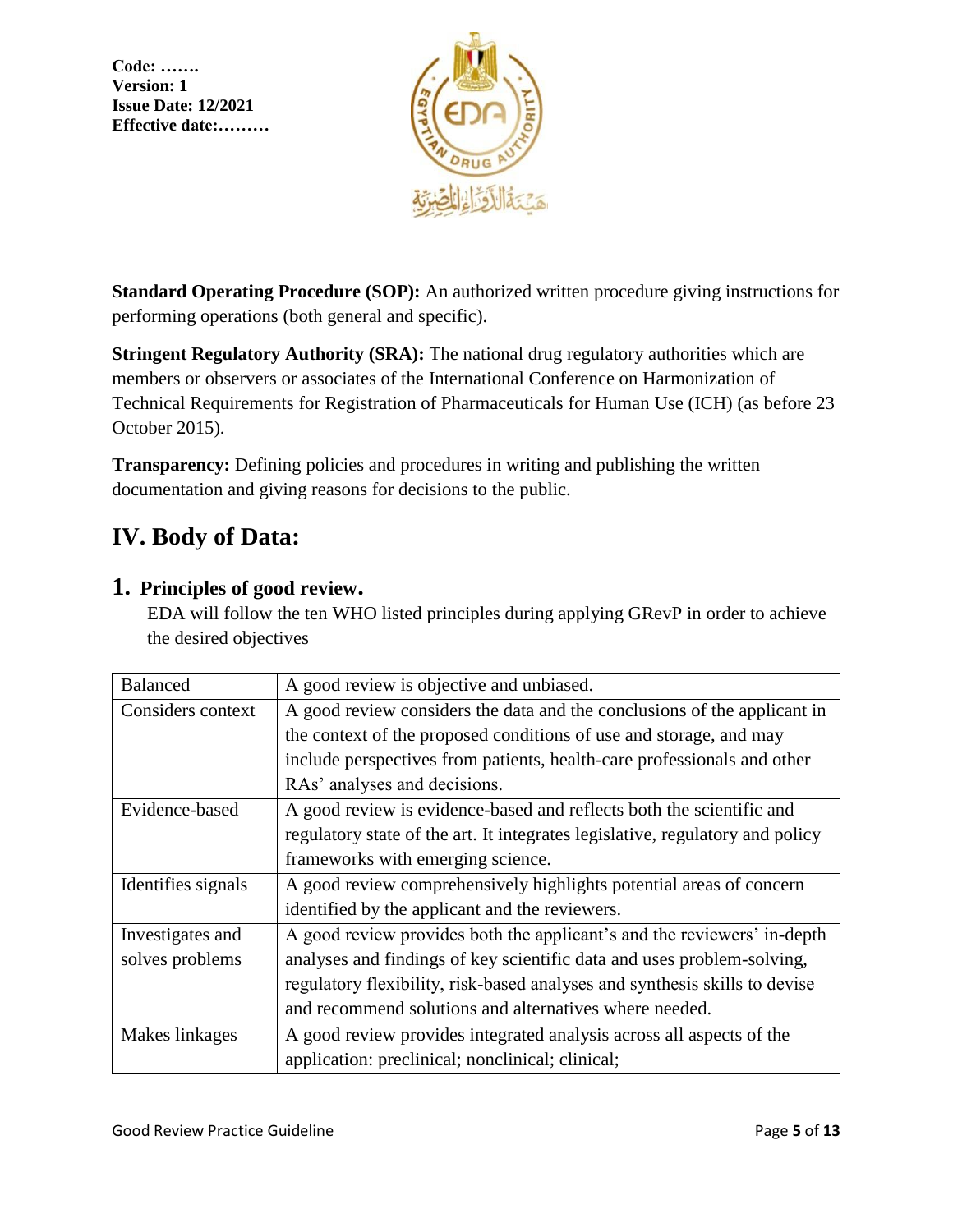

| chemistry/biocompatibility; manufacturing; and risk management plan.      |
|---------------------------------------------------------------------------|
| It includes timely communication and consultation with applicants,        |
| internal stakeholders and, as needed, with external stakeholders who      |
| have expertise relevant to the various aspects of the application.        |
| A good review reflects adequate follow-through of all the issues by the   |
| reviewers.                                                                |
| A good review assesses the scientific integrity, relevance and            |
| completeness of the data and proposed labelling, as well as the           |
| interpretation thereof, presented in the application.                     |
| A good review provides a well-written and thorough report of the          |
| evidence-based findings and conclusions provided by the applicant in      |
| the dossier, and the reviewers' assessment of the conclusions and         |
| rationale for reaching a decision. It contains clear, succinct            |
| recommendations that can stand up to scrutiny by all the parties involved |
| and could be leveraged by others.                                         |
|                                                                           |
| A good review applies project and quality management processes,           |
| including clearly defined steps with specific activities and targets.     |
|                                                                           |

## <span id="page-5-0"></span>**2. Managing the review**

The review process should be handled through project management principles. The practices of planning and monitoring review activities coupled with timely, informative communications and clearly-defined work instructions for the reviewers, can maximize the efficiency and effectiveness of the review.

#### <span id="page-5-1"></span>**2.1 Project management principles:**

Project management for the review process refers to the planning, organizing and resourcing necessary to achieve a complete and high-quality review of an application within a specified time frame.

Progress monitoring should be done through written procedures that is appropriately documented. Data should be collected and interpreted periodically to assess the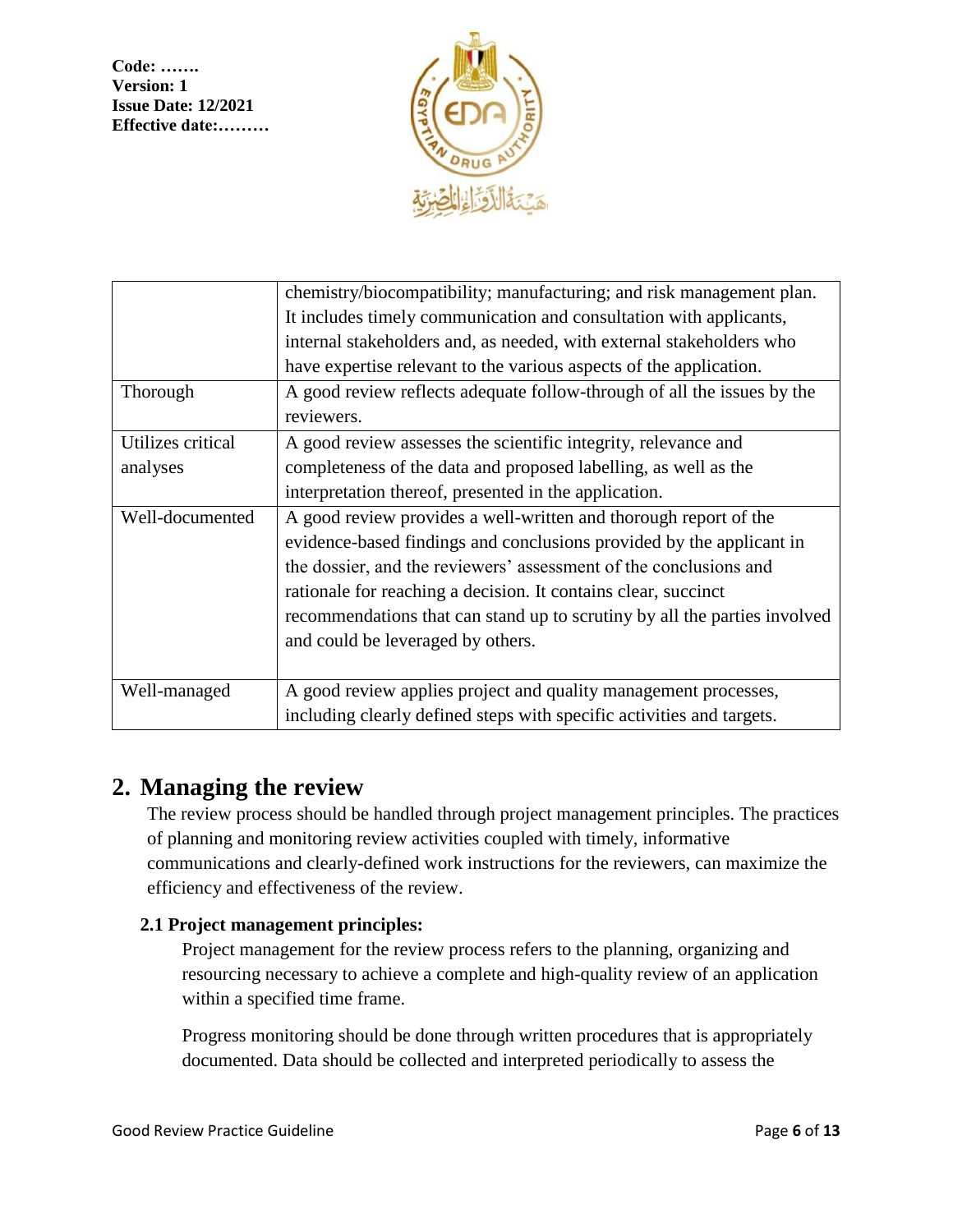

effectiveness of the review strategy for completing reviews within the specified time frame.

The technique most suitable should be the one that enables: ■ Interpretation of the data to show the progress of one application as well as that of many applications under review at any one time; ■ Interpretation of the data to help in decision-making with respect to balancing workload against resources; ■ Monitoring that can be performed and/or interpreted by the relevant people.

Planning, monitoring and management of review/assessment shall be coordinated by team leader, director of the registration department and higher officials of the authority as appropriate. In addition, there shall be quality assurance manager or expert responsible for the organization, monitoring and quality assurance of the assessment processes.

As the conditions, resources and workload evolve, the techniques and complexity of project management should also be adapted.

#### <span id="page-6-0"></span>**2.2 Quality Management principles:**

The review process should follow the principles of QMS in an iterative process that incorporates lessons learned regarding improved processes and decision-making.

Documented SOPs and assessment templates should be available to define the processes for decision-making. These also outlines decision frameworks, time frames for completion and communication of reviews, use of external experts, public meetings and peer-review.

Processes are implemented and monitored in a productive way to ensure continuous improvement within the frame of the quality cycle four key components: ■ say what you do ■ do what you say ■ prove it ■ improve it.

#### <span id="page-6-1"></span>**2.3 Standard operating procedures:**

SOPs are authorized written procedures giving instructions for performing operations (both general and specific). They describe procedures (or processes) in a step-by-step manner. They should be brief, but should describe the overall procedure from start to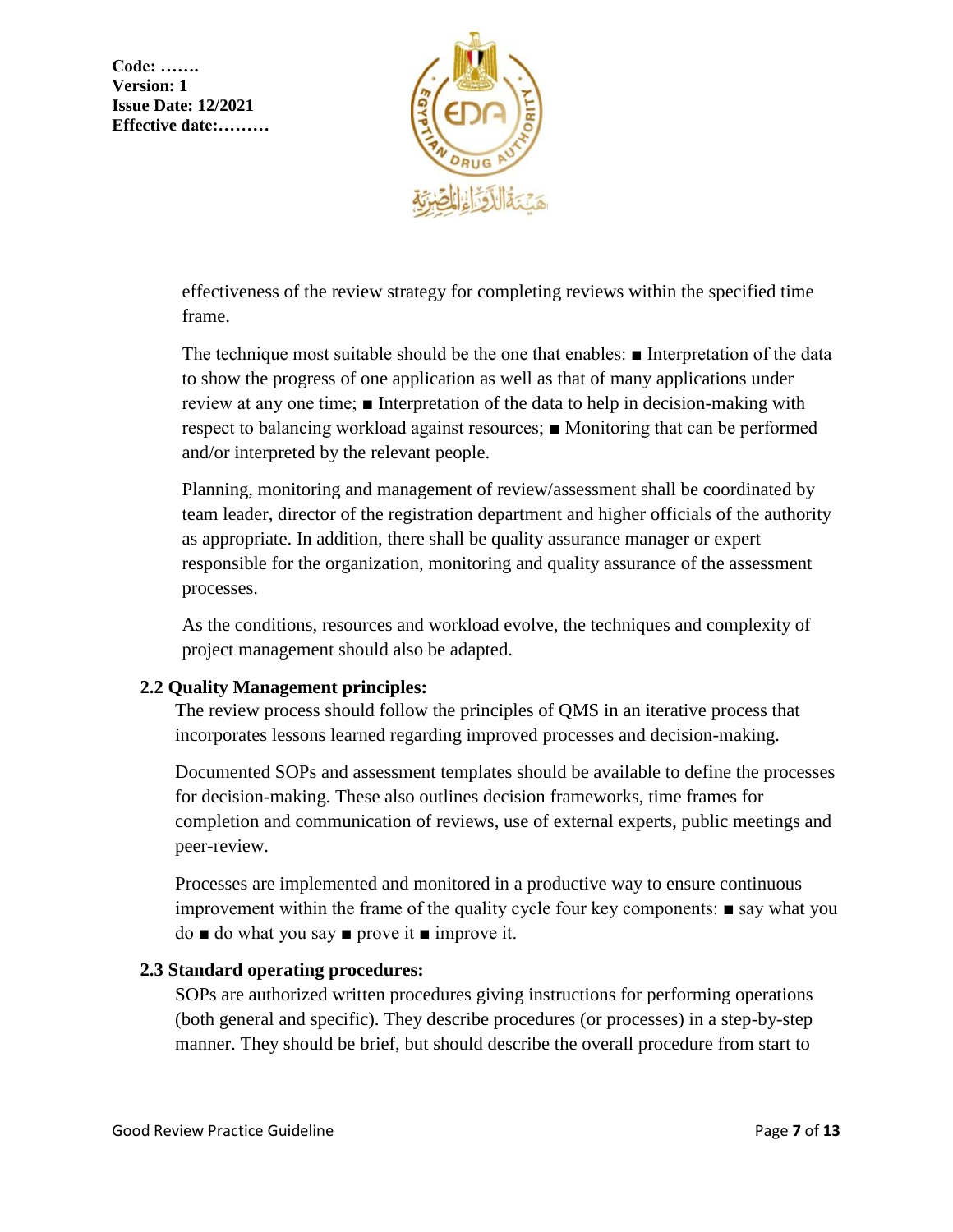

finish. SOPs should be written clearly to provide both instruction and consistency related to the work being performed.

A set of SOPs should be maintained to enable the following aspects:

■ outline the workflow processes that facilitate project management when multiple reviewers assess different parts of the same application and when there are multiple applications to review;

- handle and review product applications in a consistent manner;
- facilitate staff training.

SOPs, guidelines, templates and checklists should be continuously updated to accommodate scientific progress, international harmonization of guidelines, changes in review strategy, available resources, increased volume of applications and national laws and regulations, among others.

#### <span id="page-7-0"></span>**2.4 Review Process Stages:**

Two key stages in the process of reviewing medical product applications are validation and scientific review. The validation stage occurs first, with the aim of ensuring completeness of the application in order to facilitate the subsequent scientific review.

EDA sets key stages in the process of reviewing medical products. Those includes application submission, screening, verifying and scientific review. Applicants should be aware on the expectations at all stages including the target time frames, guidelines, requirements, templates and checklists. All applications undergo validation first for ensuring that it is well-organized and that all the required forms and relevant documents have been in a more predictable and clear process. All the review process stages shall be done according to agreed laws, guidelines, checklists and templates provided for each category of applications.

#### <span id="page-7-1"></span>**3. Communication:**

Ensuring good communication among RA, applicant and the public is a main aim for improving the efficiency of the development and review process, allowing patients faster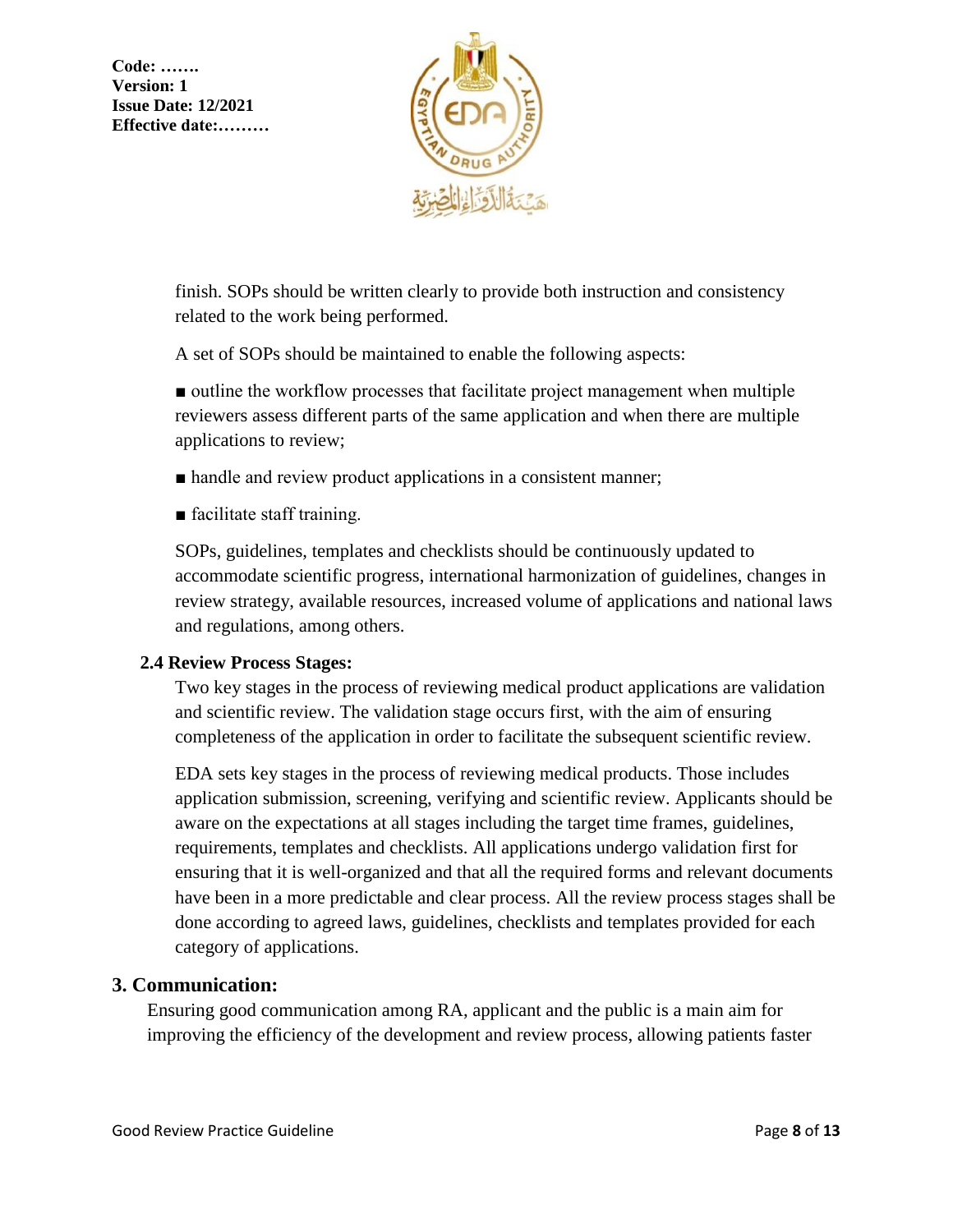

access to important medical products. It can also improve the quality of the review by providing access to additional expertise.

Providing information on our websites is among the active form of communication that help engaging with the international community on EDA projects.

#### <span id="page-8-0"></span>**3.1 Intra-agency**

Product reviews are conducted in a collaborative environment. Therefore, expertise from different organization units within EDA collaborate and coordinate together during the reviewing process.

Intra-agent communication include meeting establishment, forms for exchanging ideas among the reviewers, checklist of personnel or departments involved on specific issue or action that may be helpful.

In this manner, good communication help in achieving the objective of GRevP. Open, clear, constructive and timely communications regarding the progress of the review, review findings, differing data interpretations and discussion of possible solutions and actions within the RA are desirable. In addition to establishing

#### <span id="page-8-1"></span>**3.2 Interagency**

The Authority may communicate, collaborate and jointly work in medical products review with other RA s

As a means of peer collaboration and cooperation, interagency communications can facilitate greater regulatory convergence. This, in turn, can increase the efficiency and quality of medical product development and review processes and improve patient access.

Interagency communication may include the following forms;

- Accessing information from other RAs' public websites, such as guidelines, application decisions and product recalls;
- Using information from other RAs, such as review reports and certificates of pharmaceutical product;
- Actively sharing information between RAs
- Actively working with other RAs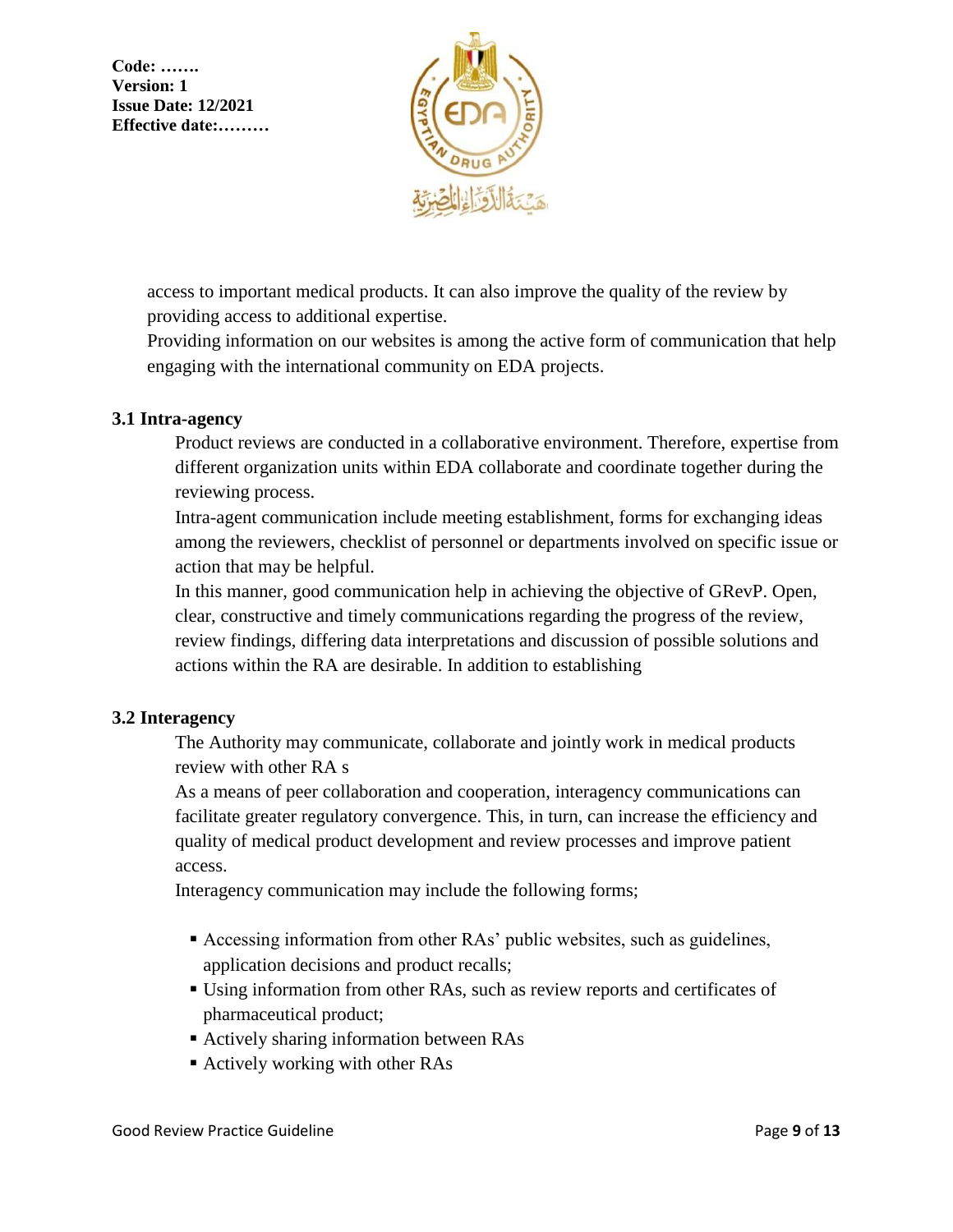

#### <span id="page-9-0"></span>**3.3 With applicants**

EDA communicate with the applicant through Public availability of EDA guidelines, notices, questions and answers and presentations, as well as checklists used for screening the submitted application which help in providing insight into the our current thinking and expectations. These communications allow applicants to provide better quality applications.

Communication between the RA and individual applicants on specific applications before, during and after the review process is also implemented.

#### <span id="page-9-1"></span>**3.4 With external experts**

Expertise in the scientific assessment of the safety, efficacy and quality of medical products is not limited to applicants and RAs. Academic institutions, industry associations, patient organizations and medical and scientific organizations all have extensive expertise that may be useful to the review.

Asking for the input of external experts into RA decision-making improves public confidence, provides additional perspectives for the RA to consider and provides expertise that otherwise may be lacking.

#### <span id="page-9-2"></span>**3.5 With public**

Communication with the public about the mission and accomplishments of the EDA can foster greater public awareness, understanding of and confidence in the RA.

Transparency initiatives involve web-based information about how it is organized and operates, its decision-making processes and criteria and its actions, such as application approvals and product.

#### <span id="page-9-3"></span>**4. Review personnel:**

#### <span id="page-9-4"></span>**4.1 Reviewer expertise, competency, and training**

Reviewers should have professional qualifications, training and expertise in scientific or medical fields that relate to the assessment of medical product safety, efficacy and/or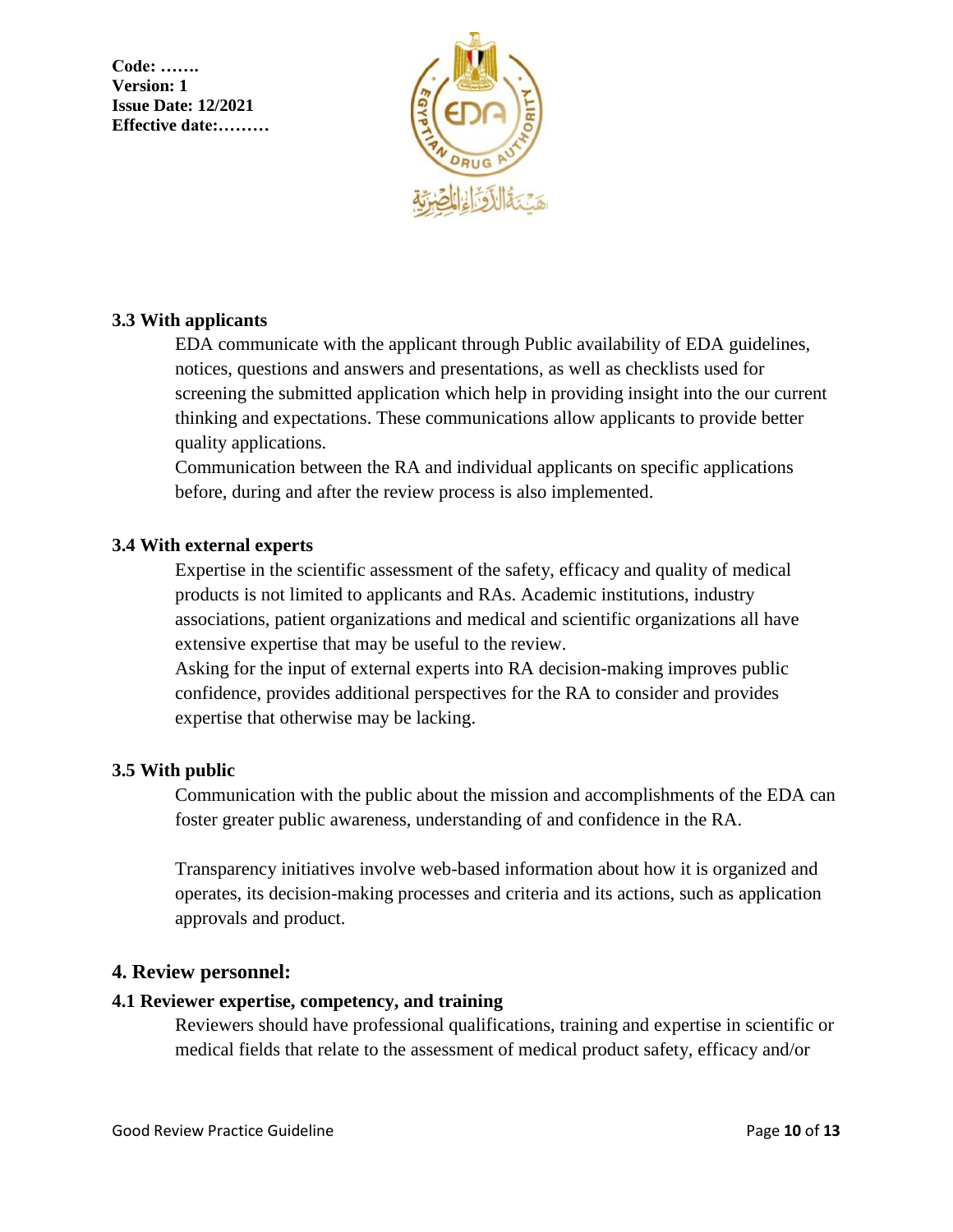

quality. Both practical and theoretical knowledge is desirable in order to achieve a good understanding of the issues likely to be associated with the product under review. Reviewer competencies depend on the duties and scope of review work. Scientific writing, presentation of data, data analysis, inferential and deductive reasoning, riskbased analyses and problem-solving are important skills for reviewing a medical product application. EDA shall conduct review of actual or perceived conflicts of interests when the Authority use external experts for dossier review and shall require the external experts to declare and sign the conflict of interest form prior to their participation in the dossier assessment.

Review staff should also follow sound ethical practices. General competencies required to conduct review work include:

■ Knowledge of statutes, regulations, guidelines and precedents, including international guidelines and precedents, and their applicability;

■ Knowledge of the process of medical product development from early development phases to post marketing surveillance and risk management;

■ Scientific communication skills for written evaluations, public presentations and negotiation and consensus building with applicants and stakeholders.

#### <span id="page-10-0"></span>**4.2 Critical thinking**

Critical thinking requires an objective and systematic approach to analyzing information and to problem-solving. It relies on the collection of data and evidence-based decisionmaking instead of generalizing from one's own experience, intuition or trial and error. Decisions should be reproducible and clearly understood by others.

Beyond their professional qualifications, reviewers should have the ability to critically appraise the information presented in an application and not just accept it as presented. This skill may often be developed or strengthened during the training process, for instance, by evaluating the responses to questions raised by a senior reviewer so that the questioning process becomes a learning tool.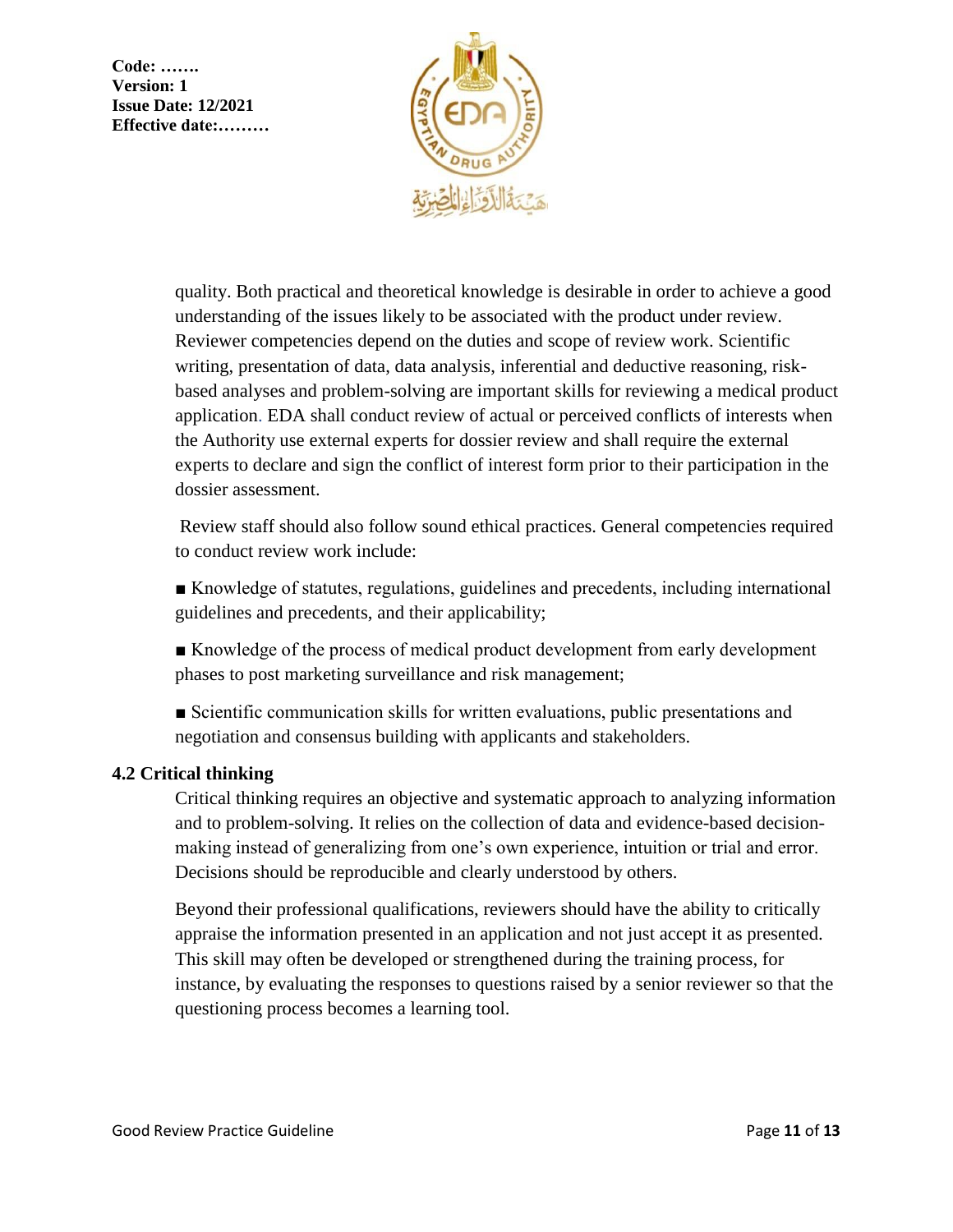

### <span id="page-11-0"></span>**5. Conducting the review:**

Defining and then following an application-specific review strategy that is amended only as needed when new information comes to light, ensures soundness of the review process, the quality of the report and the efficient use of resources.

#### <span id="page-11-1"></span>**5.1 Key elements in defining a review strategy**

A review strategy is the approach or plan of action that a reviewer or review team uses to review a medical product application. The strategy employed may be shaped by the following.

- a. Public health priority of the medical product application
- b. Understanding other RAs' action on the application, especially SRAs
- c. Understanding specific intrinsic and extrinsic factors
- d. Identification of major scientific questions and their possible resolution

#### <span id="page-11-2"></span>**5.2 Applying the review strategy**

EDA shall follow risk-based review approach including categorization based on risk level and reliance approaches, taking into account national laws and regulations, regional and international guidelines, and, where applicable, monographs and standards. The reviewer should determine the information necessary to approve the product application and consider whether further information can be obtained in post-approval studies without compromising safety.

The model adopted for review may allow for questions to be asked during the review to supplement or clarify information supplied, until the reviewer is satisfied that enough information has been provided to allow a conclusion to be reached.

The Authority shall develop well defined strategy to facilitate marketing authorization processes including Stringent Regulatory Authority (SRA) procedure, mutual recognition approach, WHO collaborative registration, and regional collaborations

There are a number of internal processes that may be implemented to help ensure an efficient, consistent and effective review process. These include:

- periodic meetings to allow consideration of the views of different reviewers
- peer review, in the context of a co-rapporteur, or a team meeting